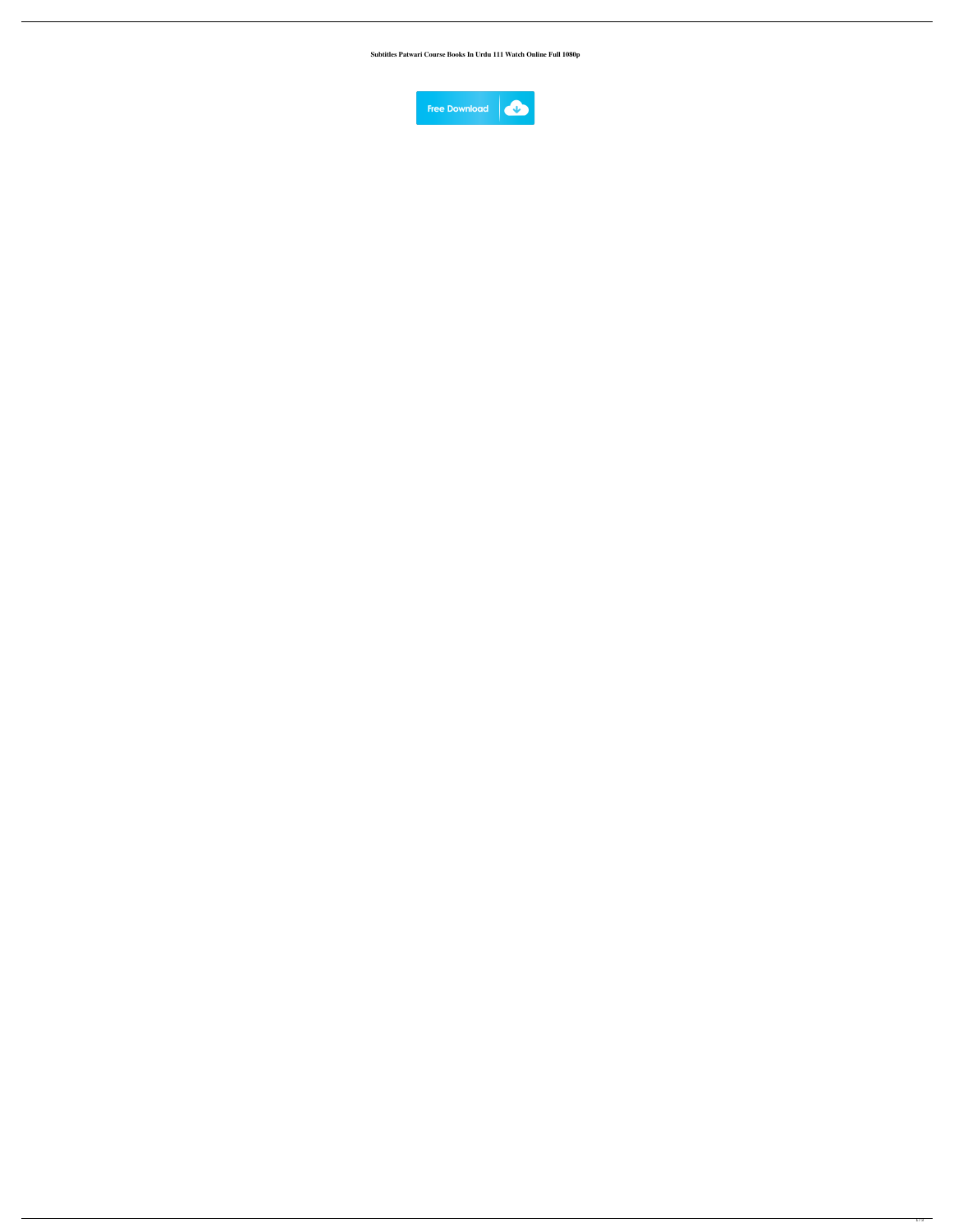Zobel v. Madigan, 510 U.S. 715 (1993) The first "cause of action" for which relief was sought by the plaintiffs in Zobel was that the defendant Wisconsin Department of Public Instruction had violated the Equal Protection C Amendment of the United States Constitution by, among other things, failing to provide the opportunity to remediate their education deficiencies. The Supreme Court held that the plaintiffs lacked standing to sue on this cl had not shown that they had been harmed by the alleged constitutional violation. The Supreme Court also held that the Court of Appeals had improperly decided issues of state law and federal constitutional law when it concl actions were not state action. The Supreme Court held that the plaintiffs had standing to sue on their claim that the defendant had violated the due process clause of the Fourteenth Amendment, because the plaintiffs had sh harmed by the defendant's actions. The Supreme Court held that the Court of Appeals had erroneously held that the defendant's actions were not state action. The Supreme Court held that the plaintiff school districts did no District's requirement that parents provide free lunches to their children, because the obligation to provide such lunches was not derived from any state-created property right to educate students. The Supreme Court noted a negative position on the claim that the plaintiff school districts had a property right to provide free lunches to their students, and that the defendant had presented no evidence to support its argument that the Distric lunches was reasonable. The Supreme Court held that the plaintiff school districts had no property right in the tax-exempt status of tuition reimbursements for private schools, because such tax-exempt status was not a nece District's free-lunch program. The Supreme Court held that the State of Wisconsin had not violated the equal protection clause of the Fourteenth Amendment by granting tax-exempt status to tuition reimbursements for private tutors. The Supreme Court held that the defendant Wisconsin Department of Public Instruction did not violate the equal protection clause of the Fourteenth Amendment by granting tax-exempt status to tuition reimbursements f private tutors. The Supreme Court held that the defendant Wisconsin Department of Public Instruction did not violate the equal protection clause of the Fourteenth Amendment when it funded the plaintiff school districts' fr